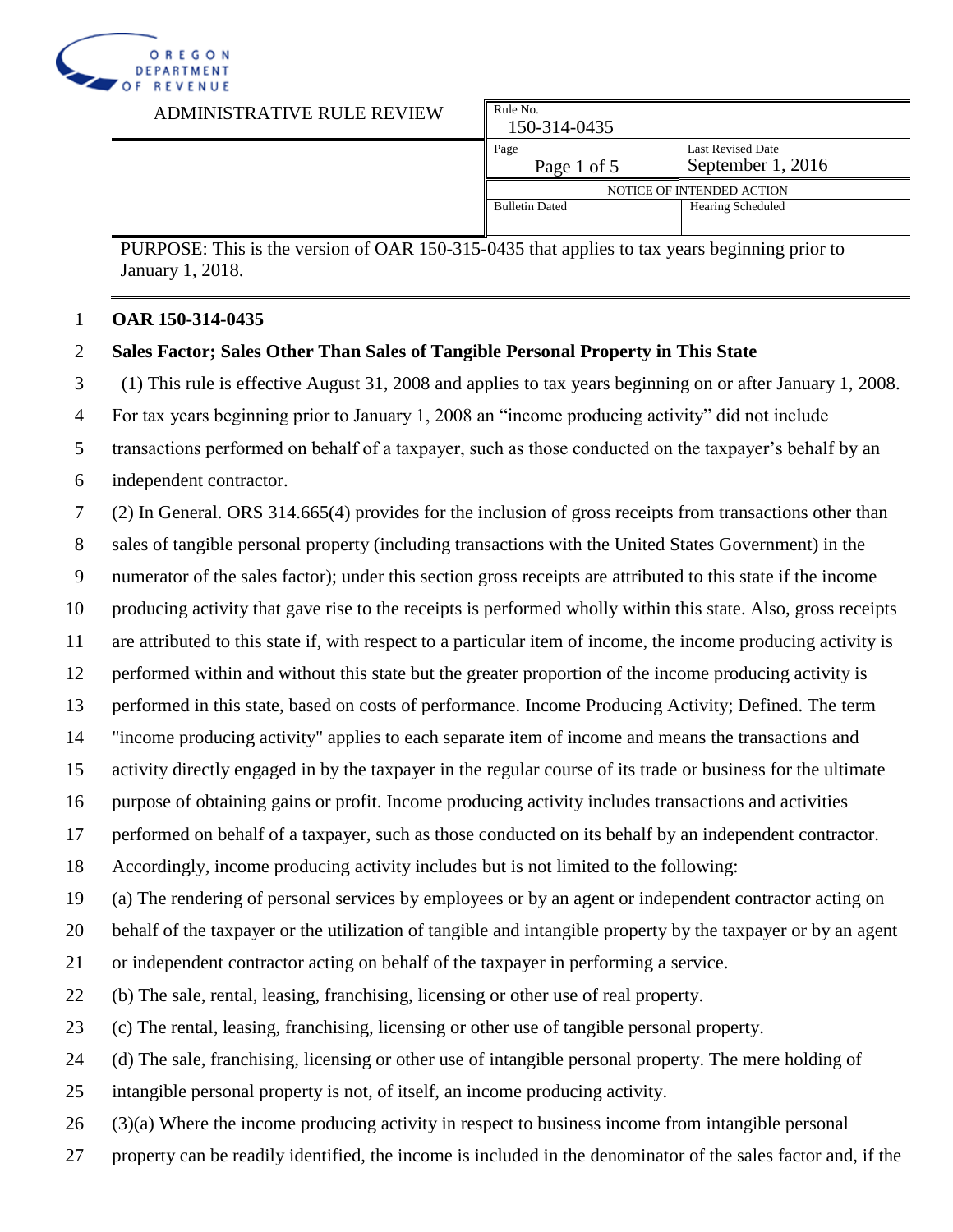

| ADMINISTRATIVE RULE REVIEW | Rule No.<br>150-314-0435 |                                               |
|----------------------------|--------------------------|-----------------------------------------------|
|                            | Page<br>Page 2 of 5      | <b>Last Revised Date</b><br>September 1, 2016 |
|                            |                          | NOTICE OF INTENDED ACTION                     |
|                            | <b>Bulletin Dated</b>    | Hearing Scheduled                             |
|                            |                          |                                               |

- income producing activity occurs in this state, in the numerator of the sales factor as well. For example,
- usually the income producing activity can be readily identified in respect to interest income received on
- deferred payments on sales of tangible property (OAR 150-314-0425) and income from the sale,
- licensing or other use of intangible personal property.

(b) Where business income from intangible property cannot readily be attributed to any particular income

- producing activity of the taxpayer, the income cannot be assigned to the numerator of the sales factor for
- any state and must be excluded from the denominator of the sales factor. For example, where business
- income in the form of dividends received on stock, royalties received on patents or copyrights, or interest
- received on bonds, debentures or government securities results from the mere holding of the intangible
- personal property by the taxpayer, the dividends and interest must be excluded from the denominator of
- the sales factor.
- (4) Costs of Performance; Defined. The term "costs of performance" means direct costs determined in a
- manner consistent with generally accepted accounting principles and in accordance with accepted
- conditions or practices in the trade or business of the taxpayer to perform the income producing activity
- that gives rise to the particular item of income. Included in the taxpayer's cost of performance are
- taxpayer's payments to an agent or independent contractor for the performance of personal services and
- utilization of tangible and intangible property which give rise to the particular item of income. For
- purposes of this rule, direct costs do not include costs that are not part of the income producing activity
- itself, such as accounting or billing expenses.
- (5) Application.
- (a) In General. Receipts (other than from sales of tangible personal property) in respect to a particular
- income producing activity performed by the taxpayer are in this state if:
- (A) The income producing activity is performed wholly within this state; or
- (B) The income producing activity is performed both in and outside this state and a greater proportion of
- the income producing activity is performed in this state than in any other state, based on costs of
- performance.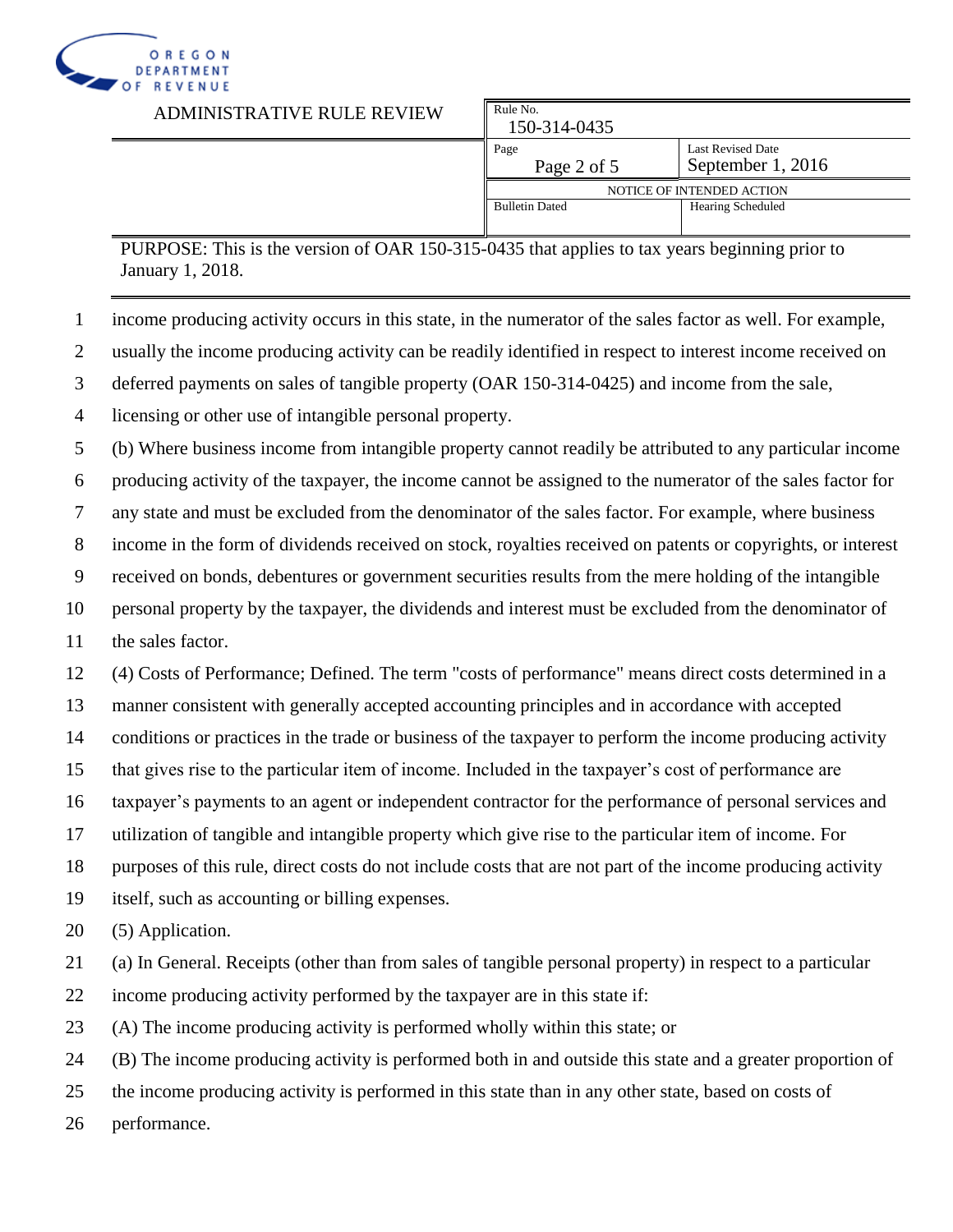

ADMINISTRATIVE RULE REVIE

| ₹W | Rule No.<br>150-314-0435  |                                        |
|----|---------------------------|----------------------------------------|
|    | Page<br>Page 3 of 5       | Last Revised Date<br>September 1, 2016 |
|    | NOTICE OF INTENDED ACTION |                                        |
|    | <b>Bulletin Dated</b>     | Hearing Scheduled                      |
|    |                           |                                        |

PURPOSE: This is the version of OAR 150-315-0435 that applies to tax years beginning prior to January 1, 2018.

- (b) Under the authority provided in ORS 314.667, paragraphs (A)–(C) of this subsection describe when
- receipts from certain income producing activities are in this state.
- (A) Gross receipts from the sale, lease, rental, franchising, or licensing of real property are in this state if
- the real property is located in this state.

(B) Gross receipts from the rental, lease, franchising, or licensing of tangible or intangible personal

property are in this state if the property is located in this state.

(i) The rental, lease, franchising, licensing or other use of tangible or intangible personal property in this

state is a separate income producing activity from the rental, lease, licensing or other use of the same

property while located in another state; consequently, if the property is within and without this state

during the rental, lease, franchising or licensing period, gross receipts attributable to this state must be

measured by the ratio that the time the property was physically present or was used in this state bears to

the total time or use of the property everywhere during the period.

Example 1: Taxpayer is the owner of 10 railroad cars. During the year, the total of the days each railroad

car was present in this state was 50 days. The receipts attributable to the use of the 10 railroad cars in this

15 state are a separate item of income and are determined as follows: 10 cars x 50 days = 500 car days 10

16 cars x 365 days = 3,650 car days x Total Receipts = Receipts Attributable to this State

(ii) Intangible personal property is located in this state if the property is used in business activity in this

state, whether the use is by the taxpayer, a third-party licensee, or another entity with the right to use the

property. Intangible personal property may be used in more than one state at the same time. The use of

intangible personal property in this state is a separate income producing activity from use of the same

property in another state. Use is determined in each tax year.

(C) Gross receipts for the performance of personal services are attributable to this state to the extent the

services are performed in this state. If services relating to a single item of income are performed partly

within and partly without this state, the gross receipts from the performance of the services are

attributable to this state only if a greater proportion of the services were performed in this state, based on

costs of performance. Usually, where services are performed partly within and partly without this state,

the services performed in each state will constitute a separate income producing activity; in these cases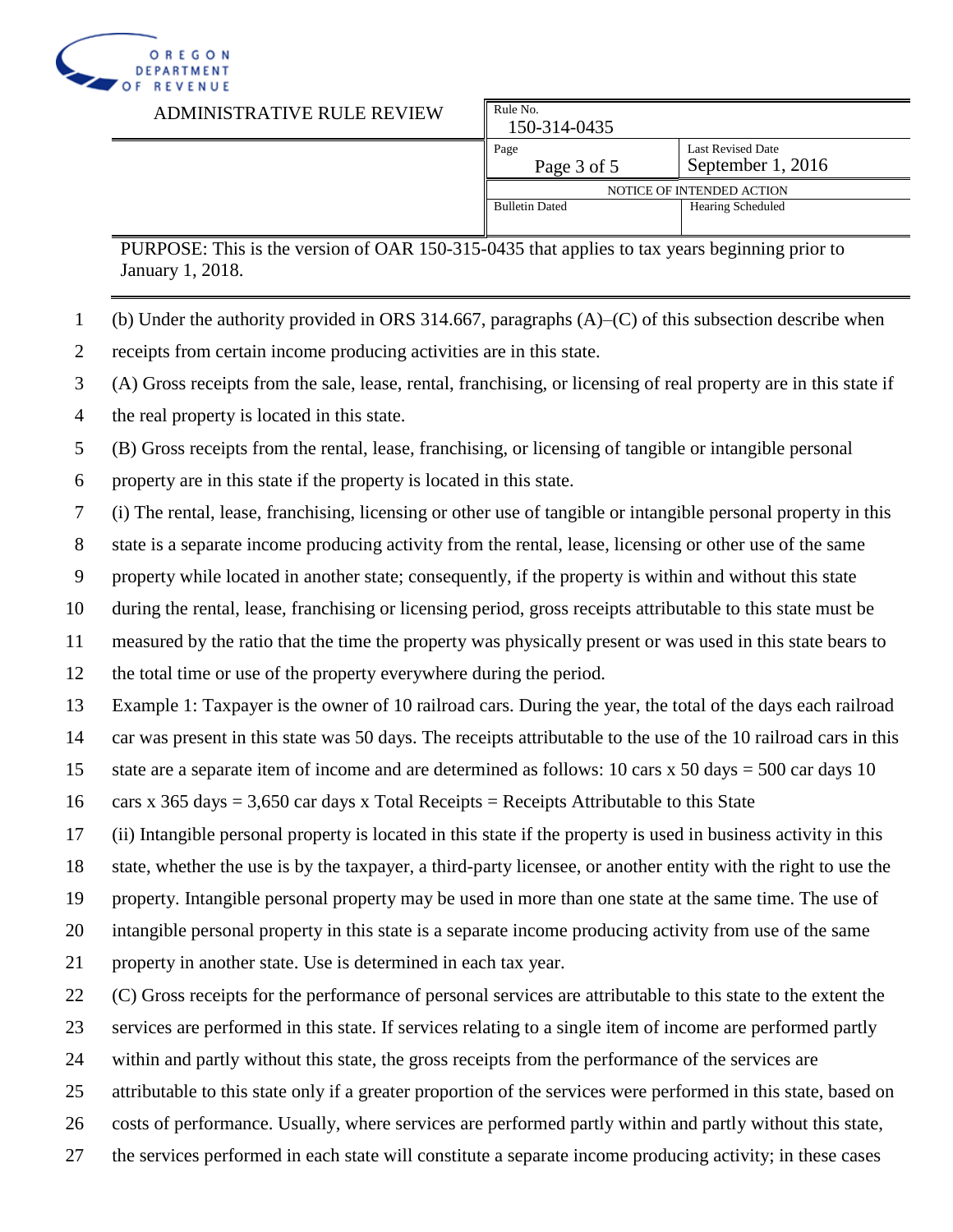

| ADMINISTRATIVE RULE REVIEW | Rule No.<br>150-314-0435 |                                               |
|----------------------------|--------------------------|-----------------------------------------------|
|                            | Page<br>Page 4 of 5      | <b>Last Revised Date</b><br>September 1, 2016 |
|                            |                          | NOTICE OF INTENDED ACTION                     |
|                            | <b>Bulletin Dated</b>    | <b>Hearing Scheduled</b>                      |
|                            |                          |                                               |

- the gross receipts for the performance of services attributable to this state must be measured by the ratio
- which the time spent in performing the services in this state bears to the total time spent in performing
- the services everywhere. Time spent in performing services includes the amount of time expended in the

performance of a contract or other obligation that gives rise to the gross receipts. Personal service not

directly connected with the performance of the contract or other obligation, as for example, time

expended in negotiating the contract, is excluded from the computations.

Example 2: Taxpayer, a road show, gave theatrical performances at various locations in State X and in

 this state during the tax period. All gross receipts from performances given in this state are attributed to this state.

Example 3: The taxpayer, a public opinion survey corporation, conducted a poll by its employees in State

X and in this state for the sum of \$9,000. The project required 600 hours to obtain the basic data and

prepare the survey report. Two hundred of the 600 hours were expended in this state. The receipts

attributable to this state are \$3,000. 200 hours/ 600 hours x \$9,000

(c) Services on behalf of taxpayer. An income producing activity performed on behalf of a taxpayer by

 an agent or independent contractor is attributed to this state if the income producing activity is in this state.

(A) In order to determine if income producing activity is in this state, consider the following list in

sequential order:

(i) When the taxpayer can reasonably determine at the time of filing that the income producing activity is

actually performed in this state by the agent or independent contractor, but the activity occurs in more

than one state, the location where the income producing activity is actually performed shall be deemed to

be not reasonably determinable at the time of filing under this subsection;

(ii) If the taxpayer cannot reasonably determine at the time of filing where the income producing activity

is actually performed, when the contract between the taxpayer and the agent or independent contractor

indicates it is to be performed in this state and the portion of the taxpayer's payment to the agent or

contractor associated with the performance is determinable under the contract;